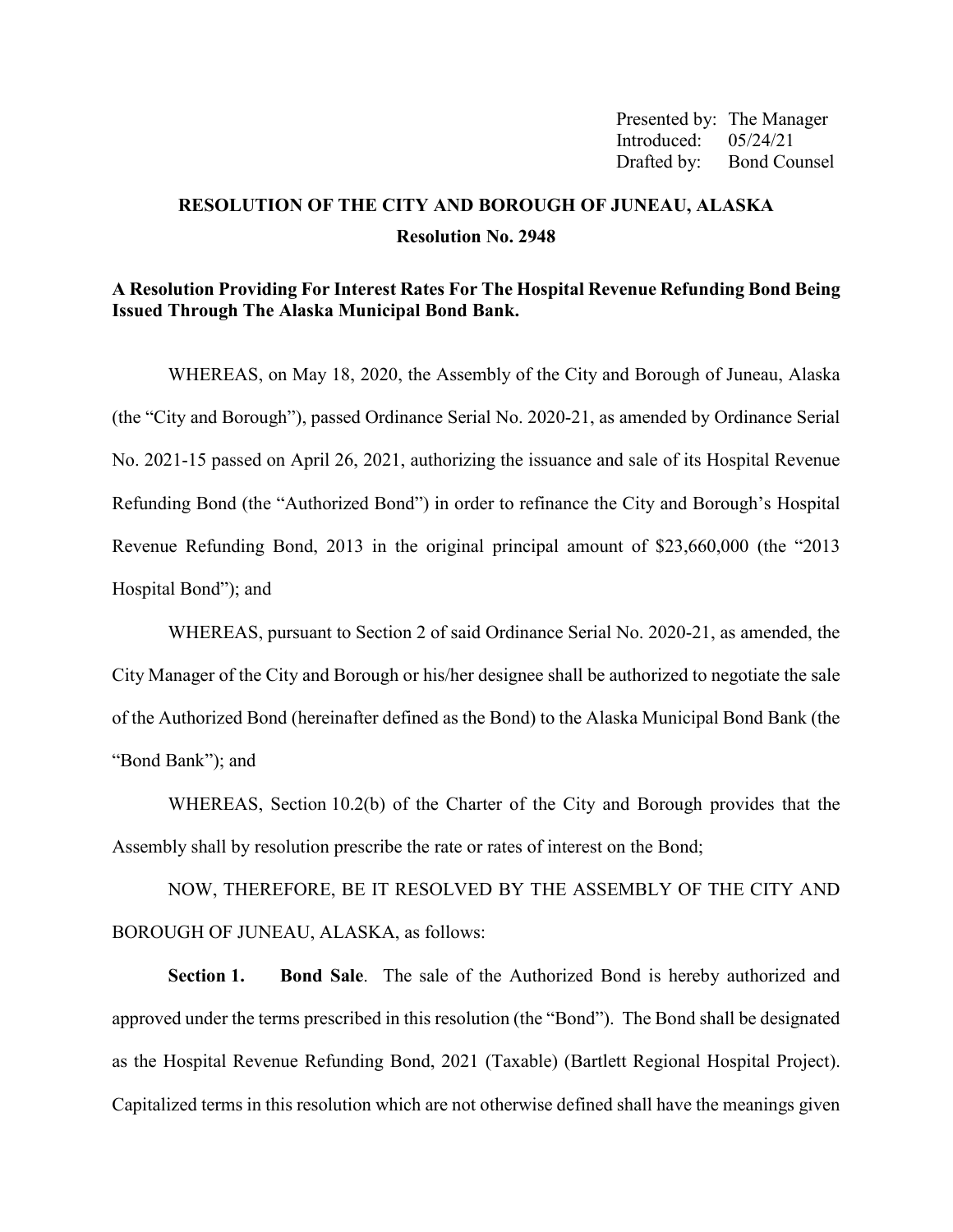such terms in Ordinance Serial No. 2020-21 of the Assembly, as amended by Ordinance Serial No. 2021-15 (collectively, the "Bond Ordinance").

**Section 2. Bond Date, Maturity; Payments; Designation**. The Bond shall be dated the date of delivery, expected to be June 16, 2021, shall mature in the principal amounts prescribed on Schedule A attached hereto and by this reference made a part hereof and shall bear interest payable on December 1, 2021 and semiannually thereafter on the first days of each June and December at the rates prescribed on Schedule A. At the time of sale of the Bond, the City Manager or his/her designee may increase or decrease the estimated principal amounts for each series on Schedule A within the parameters specified in the Bond Ordinance, and may decrease the interest rates for each series shown on Schedule A depending upon orders received for particular maturities, so long as a reduced debt service on the 2013 Hospital Bond is achieved. The authority granted to the City Manager and his/her designee pursuant to this Section shall be effective from the date of adoption of this resolution until June 24, 2021. If the Bond Bank has not made a final offer of terms approved by the City Manager or his/her designee consistent with the prescriptions of this resolution by June 24, 2021, the authority granted by this resolution shall be rescinded. Both principal of and interest on the Bond shall be paid as provided in the Bond Ordinance and in the Amendatory Loan Agreement between the Bond Bank and the City and Borough.

**Section 3. Delivery of the Bond**. The proper officials of the City and Borough are authorized and directed to execute all documents and to do everything necessary for the preparation and delivery of the Bond in definitive form to the Bond Bank.

**Section 4. Continuing Disclosure Undertaking**. The City and Borough acknowledges that, under the Rule, the City and Borough may now or in the future be an "obligated person" with respect to the Bond Bank Bonds. In accordance with the Rule and as the Bond Bank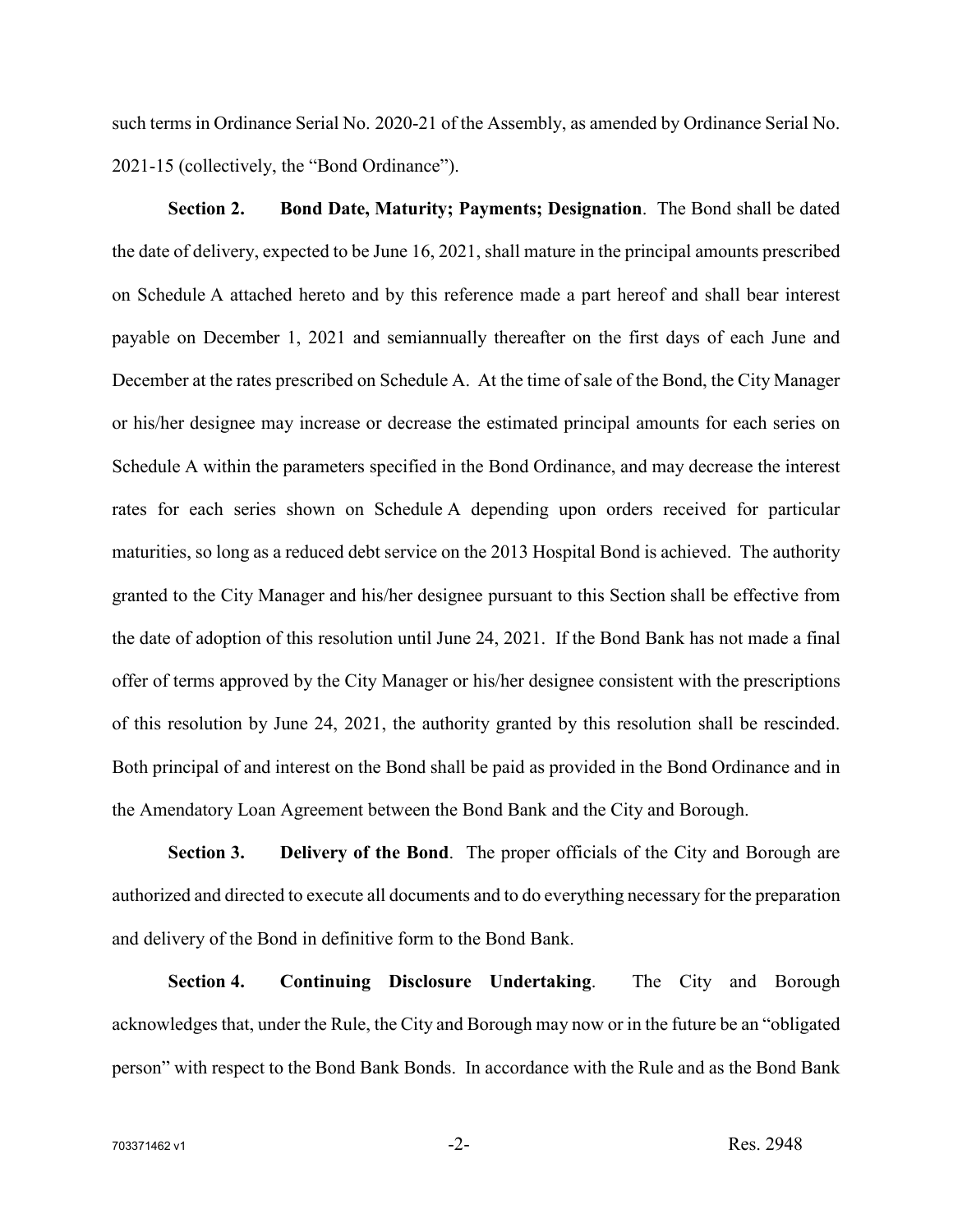may require, the City and Borough shall undertake to provide certain annual financial information and operating data as shall be set forth in the Amendatory Loan Agreement. The City Manager or his/her designee is hereby directed and authorized to review, approve and execute a continuing disclosure undertaking if required by the Bond Bank.

**Section 5. Ratification**. All actions taken by the City Manager or his/her designee relative to the sale of the Bond are hereby in all respects ratified and confirmed. The City Manager of the City and Borough or his/her designee is hereby authorized to do all things necessary for the prompt execution, issuance and delivery of the Bond and for the proper application and use of the Bond proceeds; is hereby authorized to review and approve on behalf of the City and Borough portions of the final Official Statement relative to the Bond and the City and Borough with such additions and changes as may be deemed necessary or advisable; and his/her approval of portions of the Preliminary Official Statement is ratified and confirmed.

**Section 6. Severability**. The covenants contained in this resolution shall constitute a contract between the City and Borough and the owner of the Bond. If any one or more of the covenants or agreements provided in this resolution to be performed on the part of the City and Borough shall be declared by any court of competent jurisdiction to be contrary to law, then such covenant or covenants, agreement or agreements, shall be null and void and shall be deemed separable from the remaining covenants and agreements of this resolution and shall in no way affect the validity of the other provisions of this resolution or of the Bond.

 $703371462 \text{ v1}$  Res. 2948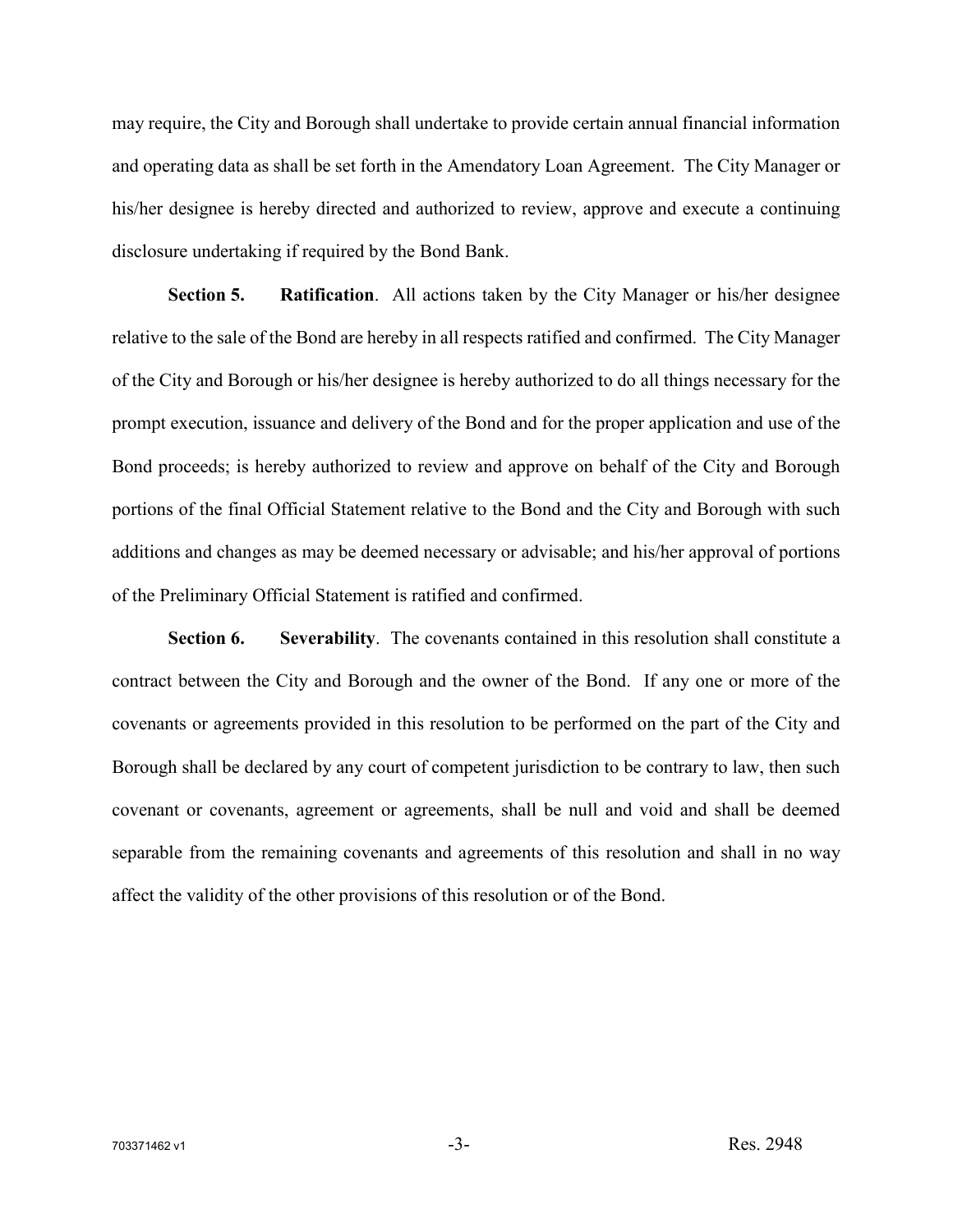**Section 7. Effective Date**. This resolution shall be effective immediately upon adoption.

ADOPTED this 24th day of May, 2021.

Beth A. Weldon, Mayor

Attest:

Elizabeth J. McEwen, Municipal Clerk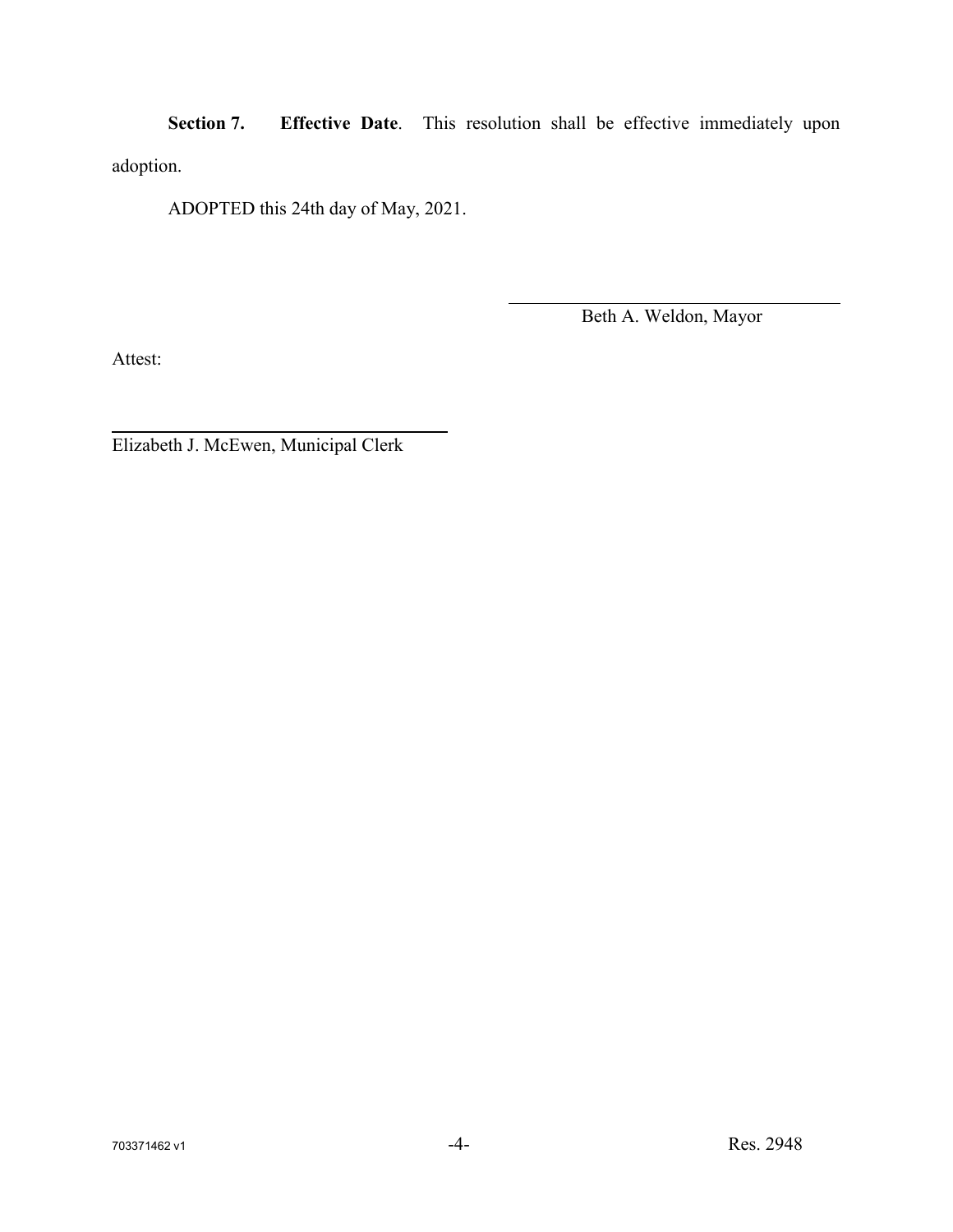#### **CERTIFICATE**

I, the undersigned, Municipal Clerk of the City and Borough of Juneau (herein called the "City and Borough") DO HEREBY CERTIFY:

1. That the attached Resolution No. 2948 (herein called the "Resolution") is a true and correct copy of a resolution of the City and Borough as adopted at a meeting of the Assembly of the City and Borough (the "Assembly") held on May 24, 2021 and duly recorded in my office.

2. That said meeting was duly convened and held in all respects in accordance with law, and to the extent required by law; that a legal quorum was present throughout the meeting and a legally sufficient number of members of the Assembly voted in the proper manner for the adoption of the Resolution; that all other requirements and proceedings incident to the proper adoption of the Resolution have been duly fulfilled, carried out and otherwise observed, and that I am authorized to execute this certificate.

IN WITNESS WHEREOF, I have hereunto set my hand this \_\_\_ day of May, 2021.

Elizabeth J. McEwen, Municipal Clerk City and Borough of Juneau